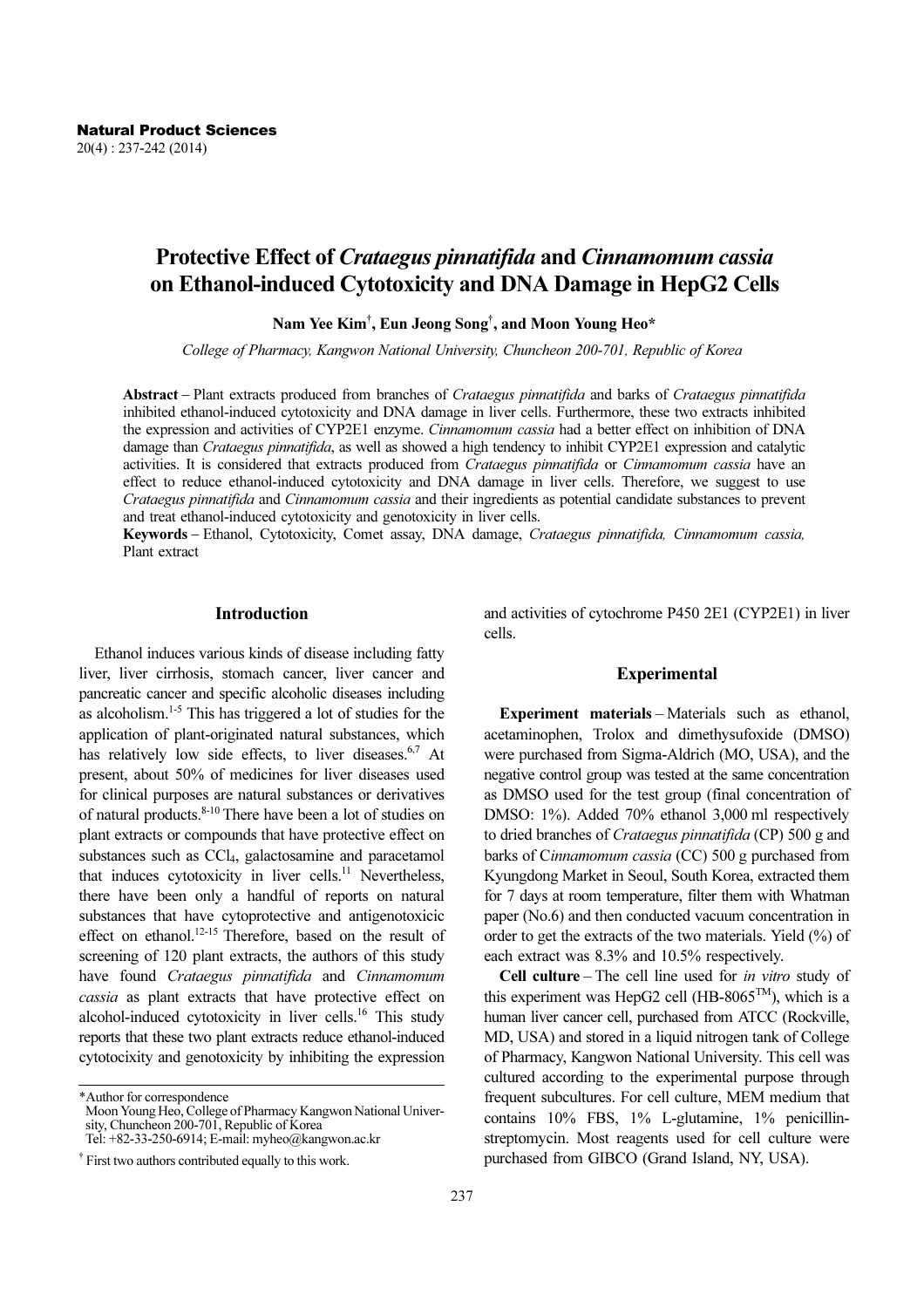Protective effect test on ethanol-induced cytotoxicity – To evaluate cytoprotective effect, the cytotoxicity of ethanol in HepG2 cells was measured by using a microplate reader.<sup>17</sup> 25,000 cells were put respectively in each well. After the culture in the medium 90  $\mu$ l in a CO<sub>2</sub> incubator for 24 hours, 13% ethanol test solution 10 μl only or 13% ethanol test solution 10 μl containing plant extract was added to make the cells 100 μl in total. From preliminary screening study<sup>16</sup>, the final concentration of the plant extract was 0.4% and the concentration of ethanol was 1.3% for cell viability testing. After the culture for 20 hours, MTT reagent 15 μl was added. After the culture for 4 hours, the medium was removed. After dissolution in DMSO 200 μl, the absorbance was measured at 570 nm. Trolox and acetaminophen were used under the same condition as the substances for comparison of activities.

Protective effect test on liver cell DNA damage – To evaluate the degree of DNA damage, comet assay was conducted for the cultured HepG2 cells.<sup>18,19</sup> Protective effect on DNA damage was tested by comparing the ethanol test solution containing the extracts of Crataegus pinnatifida and Crataegus pinnatifida with pure ethanol of the same concentration. For the experiment,  $1.5 \times 10^6$ of the cells were put in a 6-well culture dish, and after 24 hours, 13% ethanol test solution only or 13% ethanol test solution containing the plant extract of the prescribed concentration was added respectively. The final concentrations of the extract and ethanol were 0.5~2% and 1.3% respectively. After 45 minutes, the medium was completely removed and replaced with a new medium 3 ml, and the new medium was cultured in a 37  $^{\circ}$ C CO<sub>2</sub> incubator for an hour. Harvested the cells by adding trypsin EDTA 1 ml in each culture dish. Collected the test tube by putting the medium 2 ml. After centrifugation at 1,100 rpm for 3 minutes, the supernatant was removed and suspended by adding 0.5% LMPA (low melting point agarose) 300 μl respectively.

After dropping in this solution 50 μl on the slide that was processed with 0.65% NMPA (normal melting point agarose) 130 μl, the cover slide was closed. After hardening in a refrigerator for about 30 minutes, the cover slide was removed. After dropping 0.5% LMPA 130 μl again on the slide, the cover slide was closed and hardened in the refrigerator for 30 minutes. After removing the cover slide, lysis was conducted for 60 minutes by soaking it in lysis buffer  $(2.5 M$  NaCl, 100 mM Na<sub>2</sub>EDTA, 10 mM Tris, pH 10, 10% DMSO, 1% Triton X-100). After soaking it in electrophoresis buffer (300 mM NaOH, 1 mM Na<sub>2</sub>EDTA, pH 13) for 20 minutes, the slide was arranged to the both poles of the electrophoresis device and

#### 238 Natural Product Sciences

electrophoresis was conducted at 25 V and 300 mA for 15 minutes. After taking out the slide, it was soaked and neutralized in 0.4 mM tris (pH 7.5) for 30 minutes. After drying the slide and dropping ethidium bromide  $(2 \mu g/\mu l)$ 20 μl on the slide, the cover slide was closed. After observing it with a fluorescence microscope by using a 515~560 nm excitation filter and a 590 nm barrier filter, 25 cells per slide were analyzed by using KOMET 5.5 (Kinetic image, England), which is an image analyzer. The degree of DNA damage was analyzed by using tail length (TL) as the measurement parameter.

CYP2E1 RT-PCR – After culturing the cells in a 6 well plate ( $5 \times 10^6$  cells/well) for 24 hours, the ethanol test solution only or the ethanol test solution containing plant extracts of the prescribed concentration was added in the plate to adjust the final concentrations of the plant extract in the medium to 50~200 μg/ml and the concentration of ethanol to 1.3%. After culturing the cells for 5 hours and harvesting them by using trypsin EDTA, centrifugation was conducted at 1,000 rpm for 3 minutes. After removing supernatant, RNAs were extracted by using Total RNA Extraction Kit (Bio-Rad) according to the method recommended by the manufacturer. After measuring the absorbance at both 260 nm and 280 nm and calculating the concentration of RNAs, the extracts were stored at −70 <sup>o</sup> C. cDNAs were RT reacted and synthesized for 50 minutes at 42  $^{\circ}$ C and 5 minutes at 99  $^{\circ}$ C by using Gene Cycler Thermal Cycler (Biorad, Gerculis, CA). The primer sequences (β-actin bp 396, 5' CTACAATGAGCTGCTG CGTGTGG 3', 5' TAGCTCTTCTCCAGGGAGGA 3', CYP2E1 bp 356, 5'TGCCATCAAGGATAGGCAAG 3', 5' AATGCTGCAAAATGGCACAC 3') were used for this experiment were as follows.<sup>20</sup>

As for genes, β-actin was amplified for 20~30 cycles under the condition of 1 cycle for 3 minutes at 94  $^{\circ}$ C, for 20 seconds at 94 °C, for 20 seconds at 52 °C and for 40 seconds at 72 °C, and CYP2E1 was amplified for 37 cycles under the condition of 1 cycle for 4 minutes at 95 °C, for 1 minute at 94 °C, for 20 seconds at 60 °C and for 2 minutes at 72 °C. After amplification, electrophoresis was conducted for the reaction mixture 8 - 10 μl by using 1.5% agarose gel and the band was confirmed by dying it with ethidium bromide for 20 minutes.

**CYP2E1** catalytic assay – After putting 2.5 pM cytochrome P450 2E1 (human recombinant isozyme, Biocatalytics) in the reaction mixture (0.2 mM-nitrophenol, 7.5 mM glucose, 2 units/ml of glucose-6-phosphate dehydrogenase,  $0.4$  mM NADP<sup>+</sup>, 5 mM MgCl<sub>2</sub>, 100 mM photassium phospate buffer (pH 6.8), the ethanol test solution only or the ethanol test solution containing plant extracts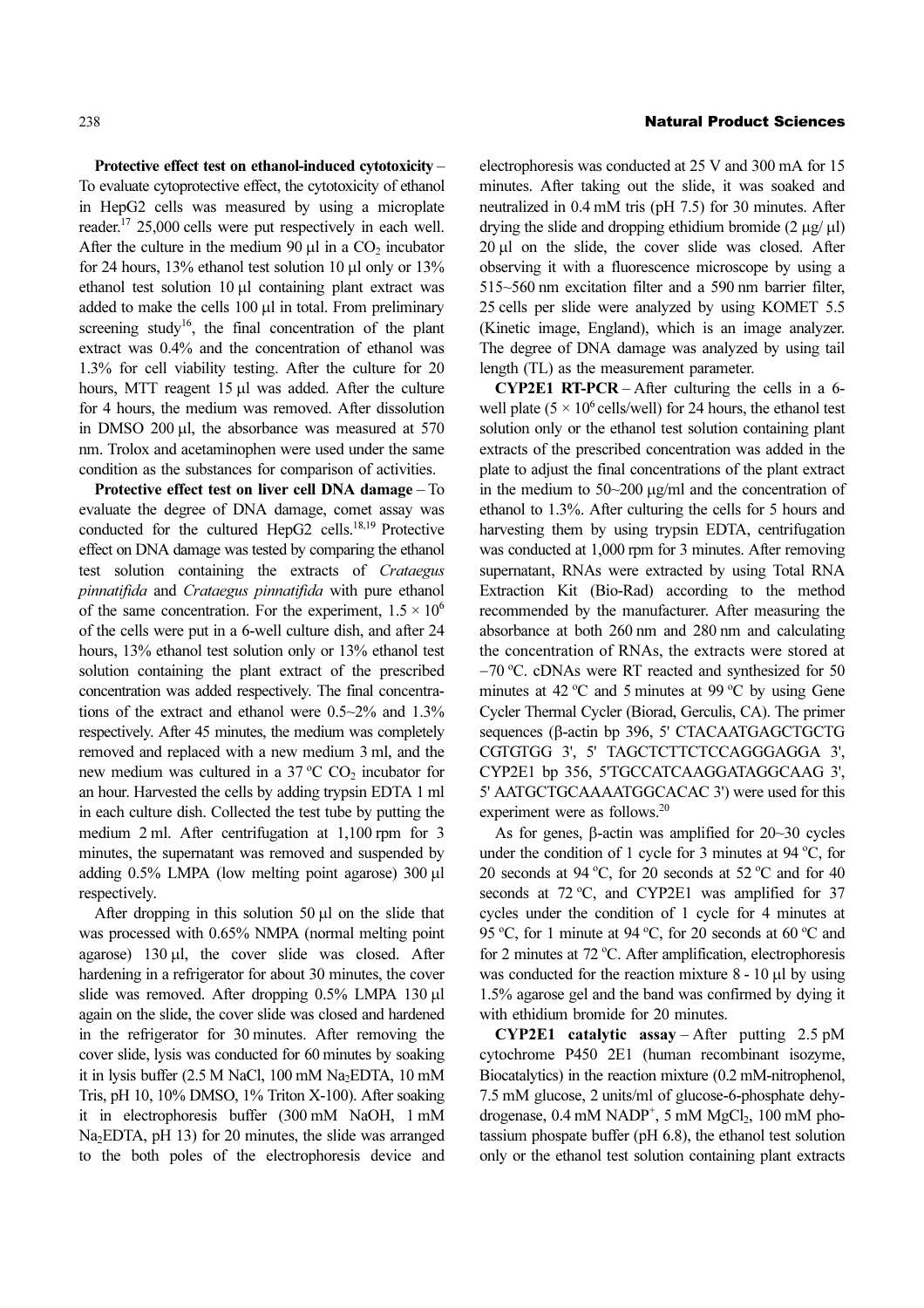of the prescribed concentration was added to adjust the final concentrations of the plant extract in the medium to 50~200 μg/ml and the concentration of ethanol to 1.3%. After culturing it at  $37^{\circ}$ C for 30 minutes, the reaction was stopped by using TCA, and the absorbance was measured at 526 nm $^{21}$ 

Statistical analysis – Most experiments were conducted 3 times, and a significance test was conducted for acquired data by using Student's t-test

## Results

Protective effect on ethanol-induced cytotoxicity – Table 1 shows the protective effect of the extracts of Crataegus pinnatifida and Cinnamomum cassia on 1.3% ethanol-induced cycotoxicity. It has been confirmed that if cell viability gets higher than 100%, alcohol-induced cytotoxicity is reduced. Compared to the 1.3% ethanol only, the 1.3% ethanol containing 0.4% Crataegus pinnatifida or Cinnamomum cassia had a better protective effect; that is, the protective effects of Crataegus pinnatifida and *Cinnamomum cassia* were  $63.6\%$  ( $p < 0.05$ ) and 42.6% ( $p < 0.01$ ) respectively. Although the activation of Cinnamomum cassia was slightly lower than Crataegus pinnatifida, the statistical significance was very high. The protective effects of Trolox, which is an antioxidant used as the substance for comparison of activities, and acetaminophen, which is a hepatotoxic substance, were  $23.6\%$  (p  $\leq$ 0.05) and  $-24.7\%$  (p < 0.01).

Protective effect on ethanol-induced DNA damage – Table 2 shows the protective effect of the extracts of Crataegus pinnatifida and Cinnamomum cassia on 1.3% ethanol-induced liver cell DNA damage. Compared to the 1.3% ethanol only, the 1.3% ethanol containing 0.5~2.0% Crataegus pinnatifida or Cinnamomum cassia had a better protective effect; that is, the protective effect of Crataegus pinnatifida was 19.3~21.6%, without concentrationdependent tendency, and statistically significant in  $1\%$ concentration  $(p < 0.05)$ , and the protective effect of Cinnamomum cassia was 14.5~30.4%, concentrationdependent tendency, and statistically significant in 2% concentration ( $p < 0.05$ ).

Table 1. Protection of Crataegus pinnatifida and Cinnamomum cassia extract on ethanol-induced cytotoxicity in HepG2 cells

| OD 570 nm              |       |            |       |                     |                        |                   |  |  |  |
|------------------------|-------|------------|-------|---------------------|------------------------|-------------------|--|--|--|
| Treatment <sup>1</sup> |       | Ind. Value |       | Mean $\pm$ SD       | Cell viability $(\% )$ | Protection $(\%)$ |  |  |  |
| Negative control       | 1.092 | 1.022      | 1.046 | $1.053 \pm 0.036$   | 100                    |                   |  |  |  |
| 1.3% Ethanol           | 0.824 | 0.898      | 0.909 | $0.877 \pm 0.046$   | 83.3                   |                   |  |  |  |
| CP                     | 1.189 | 1.499      | 1.617 | $1.435 \pm 0.221*$  | 136.3                  | 63.6              |  |  |  |
| <sub>CC</sub>          | 1.136 | 1.350      | 1.266 | $1.251 \pm 0.108**$ | 118.8                  | 42.6              |  |  |  |
| Trolox                 | 1.072 | 1.027      | 1.154 | $1.084 \pm 0.064*$  | 103.0                  | 23.6              |  |  |  |
| Acetaminophen          | 0.640 | 0.699      | 0.641 | $0.660 \pm 0.034**$ | 62.7                   | $-24.7$           |  |  |  |

 $^{10.4\%}$  of extract in final concentration of 1.3% ethanol, \*p < 0.05, \*\*p < 0.01 (Student's t-test), CP: Crataegus pinnatifida, CC: Cinnamomum cassia

Table 2. Inhibition of Crataegus pinnatifida and Cinnamomum cassia extract on ethanol-induced DNA damage in HepG2 cells

| Tail length $(\mu m)$  |       |            |      |                             |                   |  |  |  |
|------------------------|-------|------------|------|-----------------------------|-------------------|--|--|--|
| Treatment <sup>1</sup> |       | Ind. Value |      | Mean $\pm$ SD               | Inhibition $(\%)$ |  |  |  |
| Negative control       | 15.1  | 16.1       | 16.8 | $16.0 \pm 0.9$              |                   |  |  |  |
| $1.3\%$ ethanol        | 101.0 | 96.8       | 89.7 | $95.8 \pm 5.7$              |                   |  |  |  |
| CP                     |       |            |      |                             |                   |  |  |  |
| 0.5%                   | 70.4  | 74.2       | 90.8 | $78.5 \pm 10.9$             | 21.6              |  |  |  |
| $1\%$                  | 86.8  | 74.3       | 74.0 | $78.4 \pm 7.3^*$            | 21.6              |  |  |  |
| 2%                     | 89.0  | 85.0       | 67.2 | $80.4 \pm 11.6$             | 19.3              |  |  |  |
| CC                     |       |            |      |                             |                   |  |  |  |
| 0.5%                   | 81.6  | 90.1       | 81.1 | $84.3 \pm 5.1$              | 14.5              |  |  |  |
| $1\%$                  | 77.9  | 78.8       | 88.2 | $81.6 \pm 5.7$              | 17.8              |  |  |  |
| $2\%$                  | 70.7  | 80.0       | 64.2 | $71.6 \pm 7.9$ <sup>*</sup> | 30.4              |  |  |  |

 $10.5~2\%$  of extract in final concentration of 1.3% ethanol, \*p < 0.05, \*\*p < 0.01 (Student's t-test)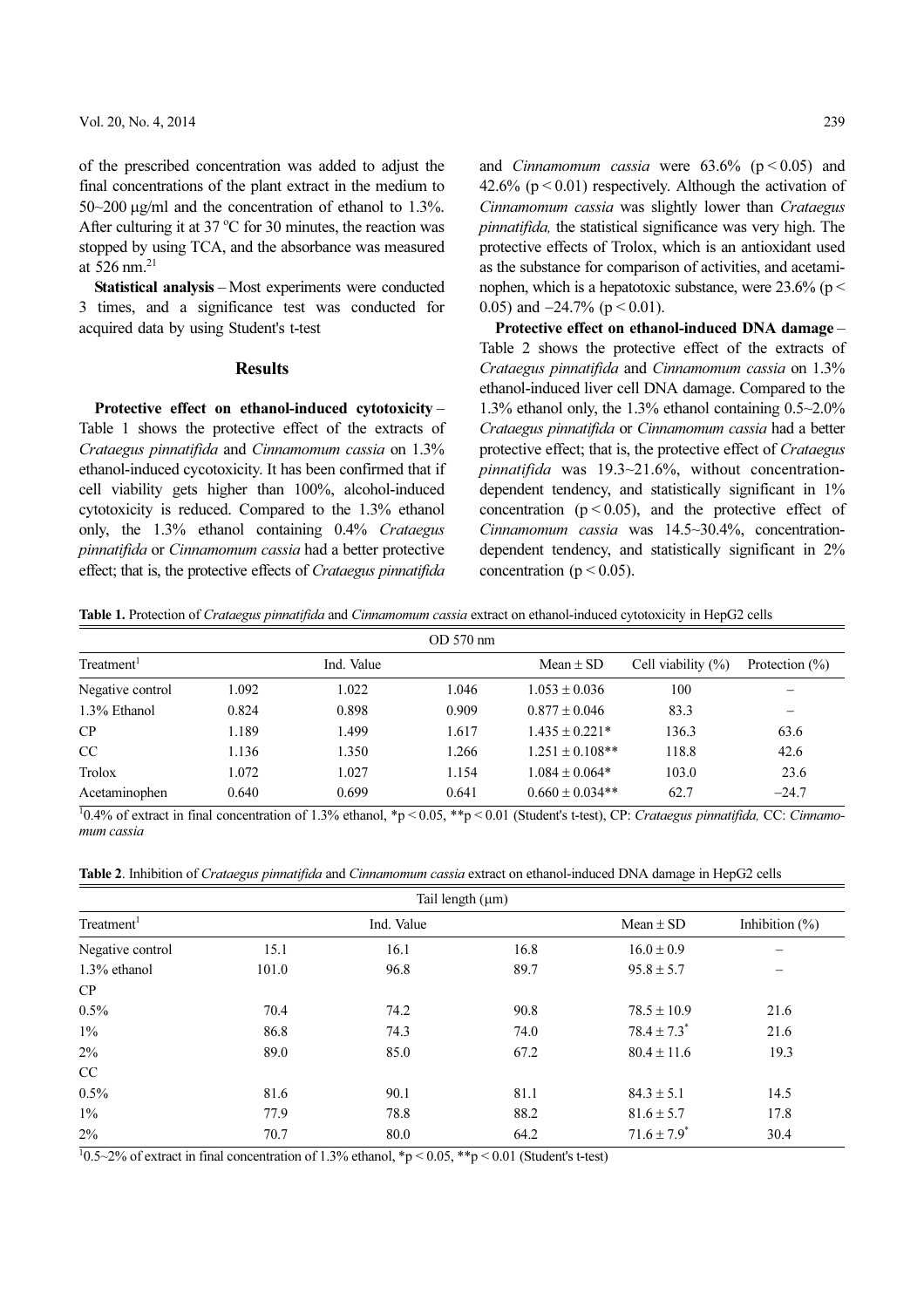| $OD526$ nm             |       |            |       |                                 |                    |  |  |  |
|------------------------|-------|------------|-------|---------------------------------|--------------------|--|--|--|
| Treatment <sup>1</sup> |       | Ind. Value |       | Mean $\pm$ SD                   | Inhibition $(\% )$ |  |  |  |
| $1.3\%$ ethanol        | 0.124 | 0.115      | 0.112 | $0.117 \pm 0.006$               |                    |  |  |  |
| $CP$ ( $\mu$ g/ml)     |       |            |       |                                 |                    |  |  |  |
| 50                     | 0.022 | 0.039      | 0.037 | $0.033 \pm 0.009$ **            | 72.1               |  |  |  |
| 100                    | 0.011 | 0.032      | 0.002 | $0.015 \pm 0.015$ **            | 87.2               |  |  |  |
| 200                    | 0.019 | 0.013      | 0.014 | $0.015 \pm 0.003$ **            | 87.2               |  |  |  |
| $CC$ ( $\mu$ g/ml)     |       |            |       |                                 |                    |  |  |  |
| 50                     | 0.017 | 0.032      | 0.039 | $0.029 \pm 0.011$ <sup>**</sup> | 74.9               |  |  |  |
| 100                    | 0.023 | 0.024      | 0.022 | $0.023 \pm 0.001$ <sup>**</sup> | 80.3               |  |  |  |
| 200                    | 0.004 | 0.004      | 0.000 | $0.003 \pm 0.002$ **            | 97.7               |  |  |  |

Table 3. The effect of *Crataegus pinnatifida* and *Cinnamomum cassia* on catalytic activity of CYP2E1

 $\frac{1}{150}$  -200 µg/ml of extract in final concentration of 1.3 % ethanol, \*p < 0.05, \*\*p < 0.01 (Student's t-test), CP: Crataegus pinnatifida, CC:Cinnamomum cassia



Fig. 1. RT-PCR analysis of CYP2E1 expression in HepG2 cells after being induced by 1.3% ethanol without or with 50~200 µg/ ml of extract. P: 1.3% ethanol treatment, Crataegus pinnatifida (CP) and Cinnamomum cassia (CC).

Inhibition of CYP2E1 enzyme expression – As shown in Fig. 1, CYP2E1 expression enhanced by 1.3% alcohol was inhibited concentration-dependently by treating 50~ 200 μg/ml concentration of Crataegus pinnatifida, or Cinnamomum cassia or the both substances. Cinnamomum cassia had evidently a better inhibitory effect than Crataegus pinnatifida.

Inhibition of CYP2E1 enzyme activation – The calibration curve of CYP2E1 enzyme reaction with nitrophenol as the substrate shows linear relationship  $(r^2 = 0.960)$  with concentration of substrate (Data were not shown). As a result of enzyme catalytic assay in Table 2, the effect of the extracts of Crataegus pinnatifida and Cinnamomum cassia on the activation of CYP2E1 enzyme was quantified by absorbance. By treating the extracts (50~200 μg/ml) of Crataegus pinnatifida and Cinnamomum cassia, the activation of CYP2E1 enzyme was inhibited significantly by  $72.1 \times 87.2\%$  (p < 0.01) and 74.9~97.7% ( $p < 0.01$ ) respectively. The inhibitory effect was relatively high in the both extracts. Like the result of RT-PCR analysis on the inhibition of CYP2E1 expression, Cinnamomum cassia had a slightly better inhibitory effect on CYP2E1 activation than Crataegus pinnatifida.

# **Discussion**

As a result of screening the effect of 120 Korean plant extracts on ethanol-induced cytotoxicity in liver cells, it has been found that Crataegus pinnatifida and Cinnamomum cassia have a high protective effect on cytotoxicity.<sup>16</sup> Therefore, this study conducted a comparative assay on the cytoprotective effect of pure ethanol and ethanol test solution containing a certain concentration of these two plant extracts. Ethanol is a chemical substance that induces fatty liver, liver cirrhosis or liver cancer in human bodies. It is required to find a proper pharmaceutically active material that reduces ethanol-induced cytotoxicity in liver cells. The cytotoxicity of ethanol is associated with acetaldehyde or ROS generated by catalytic activities of alcohol dehydrogenase and microsomal cytochrome P450 that is involved in the metabolism of ethanol.<sup>22</sup> It is reported that CYP2E1 induction by ethanol plays a pivotal role for the pathogenesis of alcoholic liver diseases.<sup>23</sup>

As a strong CYP2E1 inducing agent, ethanol generates superoxide radical and hydrogen peroxide, and is oxidized into acetaldehyde, generating free radicals. These radicals cause lipid peroxidation and single strand breaks of DNAs along with various types of genetic toxicity including cytotoxicity and adduct formation. $24,25$  Therefore, the inhibition of ethanol-induced CYP2E1 can be the mechanism of reducing the cytotoxicity of ethanol. There is a report that Dilinoleoyl phosphatidyl choline (DLPC) reduces alcoholinduced cytotoxicity in HepG2 cells through CYP2E1 inhibition<sup>26</sup>, and there is another report that diallyl disulfide, which is a main ingredient of garlic is effective in the treatment of ethanol-induced liver damage preventing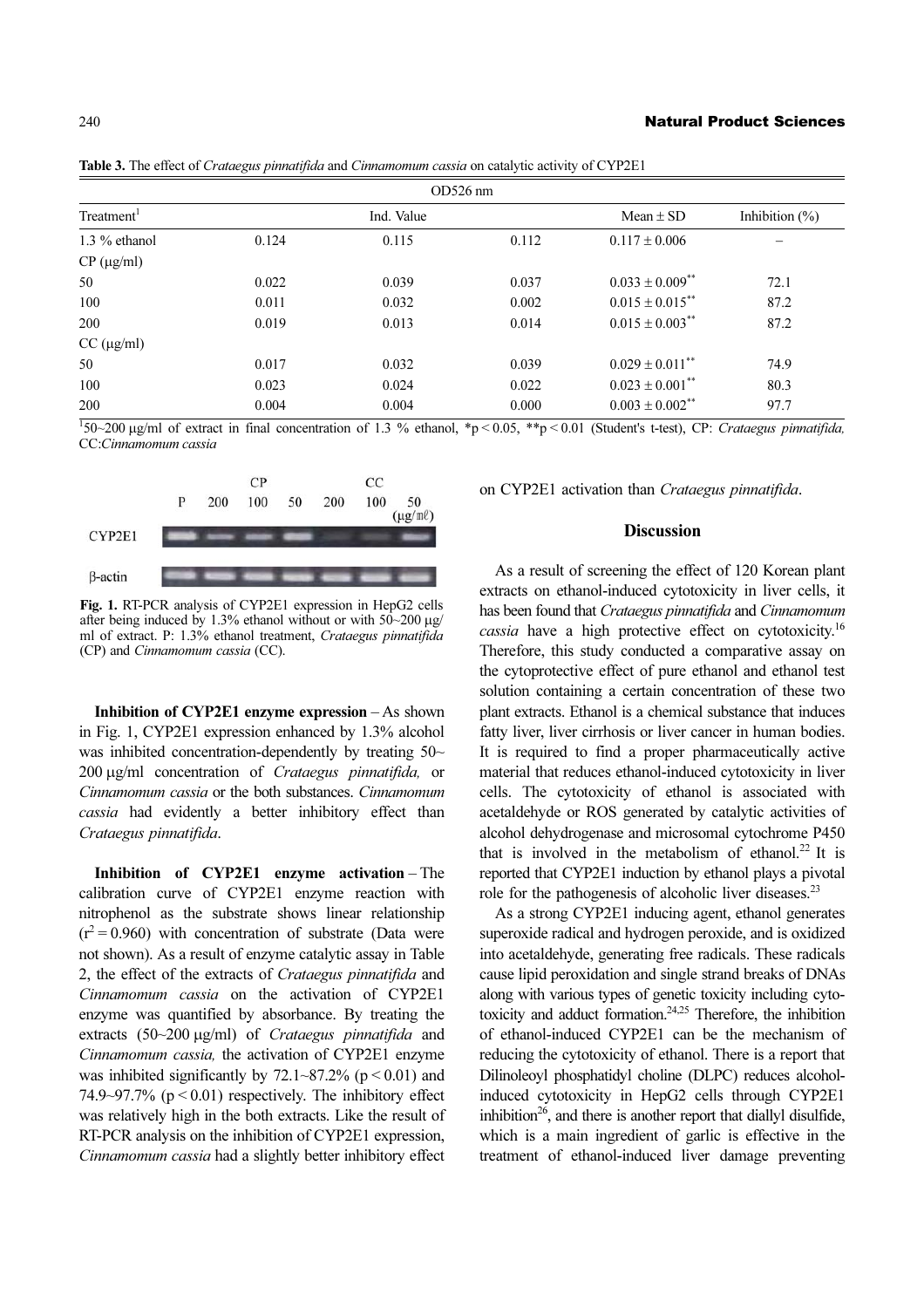hepatotoxicity incurred by the metabolism of CYP2E1.<sup>27</sup>

Crataegus pinnatifida, which is a tree so-called Chinese hawthorn, has a lot of thorns. Its fruit contains polyphenols, procyanidines, chlorogenic acid and flavonoids28,29, but nothing special has been reported on its stem. Among the components of its fruit, flavonoid like quercetin is known for protective effect on ethanol-induced cytotoxicity in liver cells as CYP2E1 inhibitor.<sup>30-33</sup> Meanwhile, Cinnamomum cassia, so-called cinnamon, contains cinnamaldehyde and eugenol.<sup>34</sup> There is a report that among the components of Cinnamomum cassia, Omethoxycinnamaldehyde, which is cinnamic aldehyde inducing agent, is effective for CYP2E1 inhibition.<sup>35</sup> Therefore, putting the results of RT-PCR analysis and enzyme catalytic assay on cytoprotective effect and CYP2E1 inhibition together, it is considered that not only the antioxidative activity of Crataegus pinnatifida<sup>28,36,37</sup> and *Cinnamomum cassia*<sup>38,39</sup> but also the inhibitory effect of Crataegus pinnatifida and Cinnamomum cassia on on the generation of active oxygen incurred by the metabolism of ethanol through CYP2E1 expression and activation result in the inhibition of oxidative DNA damage.

As mentioned in the result of the comet assay for the detection of DNA single strand breaks, ethanol reduces the genomic stability by causing damage, such as the generation of ROS, to DNAs in cells.<sup>40</sup> Such genotoxicity is deeply associated with the development of cancer in the organs chronically exposed to alcohol such as stomach and liver. Therefore, it is considered that CYP2E1 metabolism inhibitory substances of Crataegus pinnatifida and Cinnamomum cassiaon can contribute to the improvement of the genomic stability of human bodies by reducing ethanol-induced DNA damage.<sup>41</sup> Except for the results of cytoprotective effect, Cinnamomum cassia had a better effect on inhibition of DNA damage than *Crataegus* pinnatifida, as well as showed a high tendency to inhibit CYP2E1 expression and catalytic activities. Therefore, it is also required that studies on the mechanism of ROS generation, antioxidant enzyme activity change and pathophysiologic change induced by Crataegus pinnatifida and Cinnamomum cassia in liver cells of animal models.

In summary, this study compared and confirmed the protective effect of the extracts produced from branches of Crataegus pinnatifida and barks of Cinnamomum cassia on the ethanol-induced cytotoxicity and DNA damage in liver cells. The protective effect of these two extracts on ethanol-induced cytotoxicity and genotoxicity may result from the inhibition of CYP2E1 expression and activation. Therefore, we need to have great interest in Crataegus pinnatifida, Cinnamomum cassia and their new possible bioactive components as potential candidate substances for the treatment of ethanol-induced cytotoxicity and genotoxicity in liver cells.

#### Acknowledgements

This study was supported by 2014 Research Grant from Kangwon National University (120140153) and The Institute of New Drug Development, KNU.

### **References**

- (1) Bondy, S. C. Toxicol. Lett. 1992, 63, 231-241.
- (2) Cederbaum, A. I. Free Radic. Biol. Med. 2001, 31, 1524-1526.

(3) French, S. W. J. Biomed. Sci. 2001, 8, 20-27.

- (4) Adachi, M.; Ishii, H. Free Radic. Biol. Med. 2002, 32, 487-491.
- (5) Bailey, S. M.; Cunningham, C. C. Free Radic. Biol. Med. 2002, 32, 11-16.
- (6) Mishra, B. B.; Tiwari, V. K. Eur. J. Med. Chem. 2011, 46, 4769- 4807.

(7) Zhang, A.; Sun, H.; Wang, X. Eur. J. Med. Chem. 2013, 63, 570- 577.

(8) Paterson, I.: Anderson, E. A. Science 2005, 310, 451-453.

- (9) Teuten, E. L.; Xu, L.; Reddy, C. M. Science 2005, 307, 917-920.
- (10) Rollinger, J. M.; Langer, T.; Stuppner, H. Curr. Med. Chem. 2006, 13, 1491-1507.
- (11) Girish, C.; Pradhan, S. C. Fundam. Clin. Pharmacol. 2012, 26, 180-189.
- (12) Kumar, A.; Ali, M. Fitoterapia 2000, 71, 101-104.
- (13) Arteel, G. E.; Uesugi, T.; Bevan, L. N.; Gäbele, E.; Wheeler, M. D.; McKim, S. E.; Thurman, R. G. Biol. Chem. 2002, 383, 663-670.
- (14) Szuster-Ciesielska, A.; Kandefer-Szerszeń, M. Pharmacol. Rep. 2005, 57,588-595.
- (15) Szuster-Ciesielska, A.; Plewka, K.; Daniluk, J.; Kandefer-Szersze níM. Toxicology 2011, 280,152-163.
- (16) Song, E. J.; Kim, N. Y.; Heo, M. Y. Nat. Prod. Sci. 2013, 19, 329- 336.
- (17) Cole, S. P. Cancer Chemother. Pharmacol. 1986, 17, 259-263.
- (18) Sing, N. P.; McCoy, M. T.; Tice, R. R.; Schneider, E. L. Exp. Cell Res. 1988, 175, 184-191.
- (19) Olive, P. L.; Banath, J. P.; Durand, R. E. Radiat. Res. 1990, 122, 86-94.
- (20) Yang, C. H.; Li, R. X.; Chuang, L. Y. Molecules 2012, 17, 7294- 7304.
- (21) Mikstacka, R.; Gnojkowski, J.; Baer-Dubowska, W. Acta Biochim. Pol. 2002, 49, 917-925.
- (22) Nordmann, R.; Ribiere. C.; Rouach, H. Free Radic. Biol. Med. 1992, 12, 219-240.
- (23) Albano, E.; Clot, P.; Morimoto, M.; Tomasi, A.; Ingelman-Sundberg, M.; French, S. W. Hepatology 1996, 23, 155-163.
- (24) Navasumrit, P.; Ward, T. H.; Dodd, N. J.; O'Connor, P. J. Carcinogenesis 2000, 21, 93-99.
- (25) Navasumrit, P.; Ward, T. H.; O'Connor, P. J.; Nair, J.; Frank, N.; Bartsch, H. Mutat. Res. 2001, 479, 81-94.
- (26) Xu, Y.; Leo, M. A.; Lieber, C. S. Alcohol Alcohol 2005, 40, 172- 175.
- (27) Shimada, M.; Liu, L.; Nussler, N.; Jonas, S.; Langrehr, J. M.; Ogawa, T.; Kaminishi, M.; Neuhaus, P.; Nussler, A. K. Toxicol. Lett. 2006, 163, 242-249.
- (28) Chu, C. Y.; Lee, M. J.; Liao, C. L.; Lin, W. L.; Yin, Y. F.; Tseng, T.